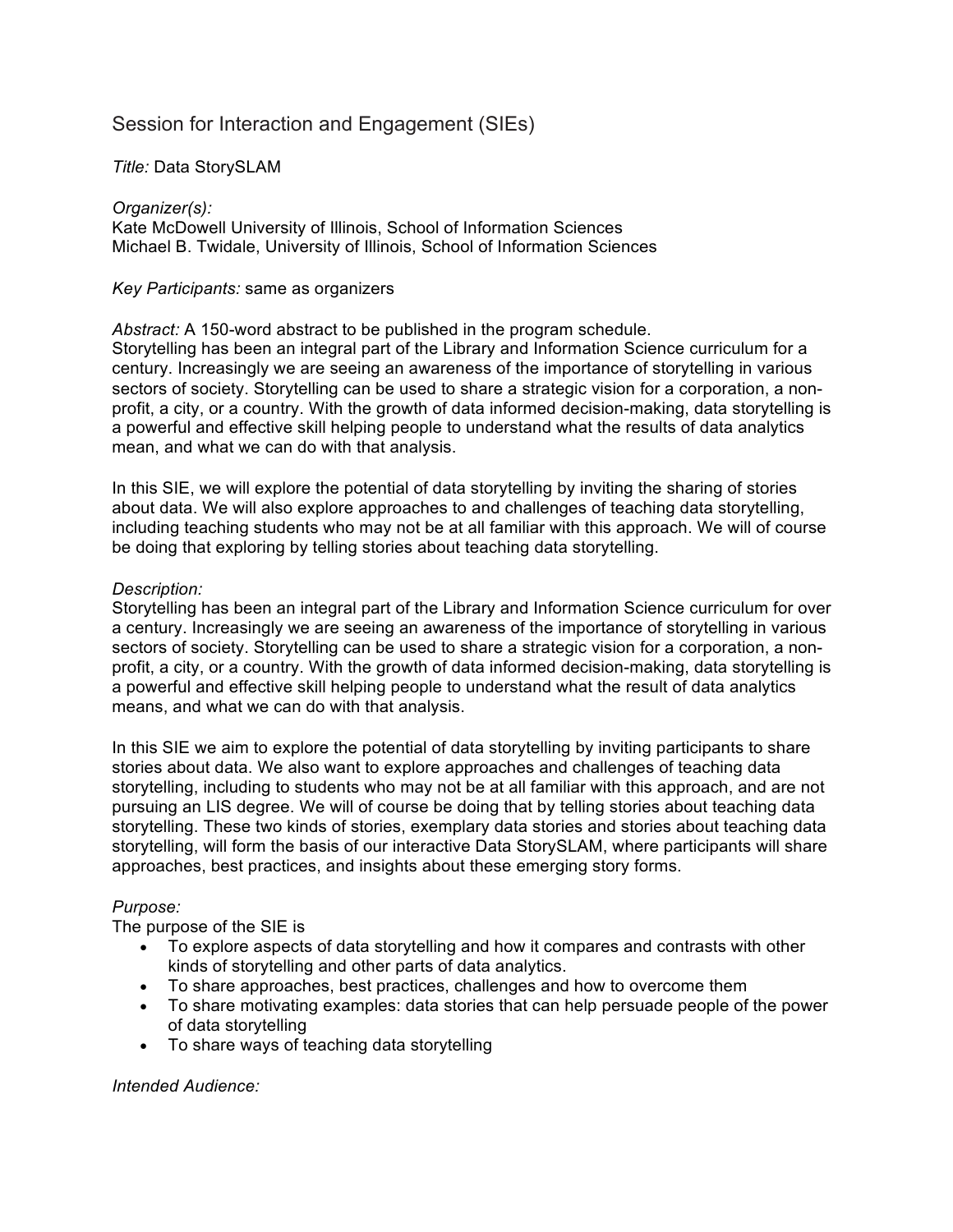- People who teach data storytelling who are willing to share their experiences of what has and has not worked for them.
- People who teach data analytics, data visualization or 'regular' storytelling who are interested in how to incorporate data storytelling into existing courses or in creating a new course, workshop or other event to teach data storytelling.
- People interested in how data storytelling might be integrated into research or outreach activities, including people with stories to tell about how they did just that.

## *Proposed activities*

Send out invitations to join a data storySLAM

- Prior to the event we will solicit people who have a data story they are willing to share.
- We have examples ourselves, but we want to collect sets of data stories, and stories of the teaching of data storytelling.
- We will group these to create a series of different themes of alternate sets of storytelling and discussion within the 90 minutes.

The following agenda is thereby provisional as it is based on our initial thinking about themes, but will be revised as we collect stories.

Brief introduction to this SIE, what it is about, how it works.

• Hand out index cards so that people can volunteer additional stories, or issues that we can incorporate into the SIE as it unfolds.

Theme 1: Stories that show the power of data stories

- Sharing stories that reveal different ways in which a data story can help people understand data.
- Classics such as John Snow and the London cholera map, Florence Nightingale and her coxcombs, the Challenger disaster
- and Contemporaries new examples to share.

Collectively scoping out the ways that data stories can help understanding or interpretation, reframe the problem, or deal with unexpected or counterintuitive findings.

• Discussing various contexts, including the use of props, both physical and computational (such storytelling around a data visualization)

Theme 2. Stories about teaching data storytelling

- These stories will include but not be limited to our experience with a new course offered at Illinois in Data Science Storytelling
- Quest stories: explaining the problem, barrier, misconception or resistance that needed to be addressed by the ingenuity of our storytelling hero.
- Success stories: where things went right and lessons to learn from them
- Disaster stories: where things went wrong and lessons to learn from them
- Plot twists: the result of the action was not quite what was expected or intended

Collectively scoping out the challenges in teaching data storytelling can help, and various ways these can be addressed.

Theme 3 Data stories inspired by those heard today and volunteered by audience members

- What will they be?
- How does one story inspire another?